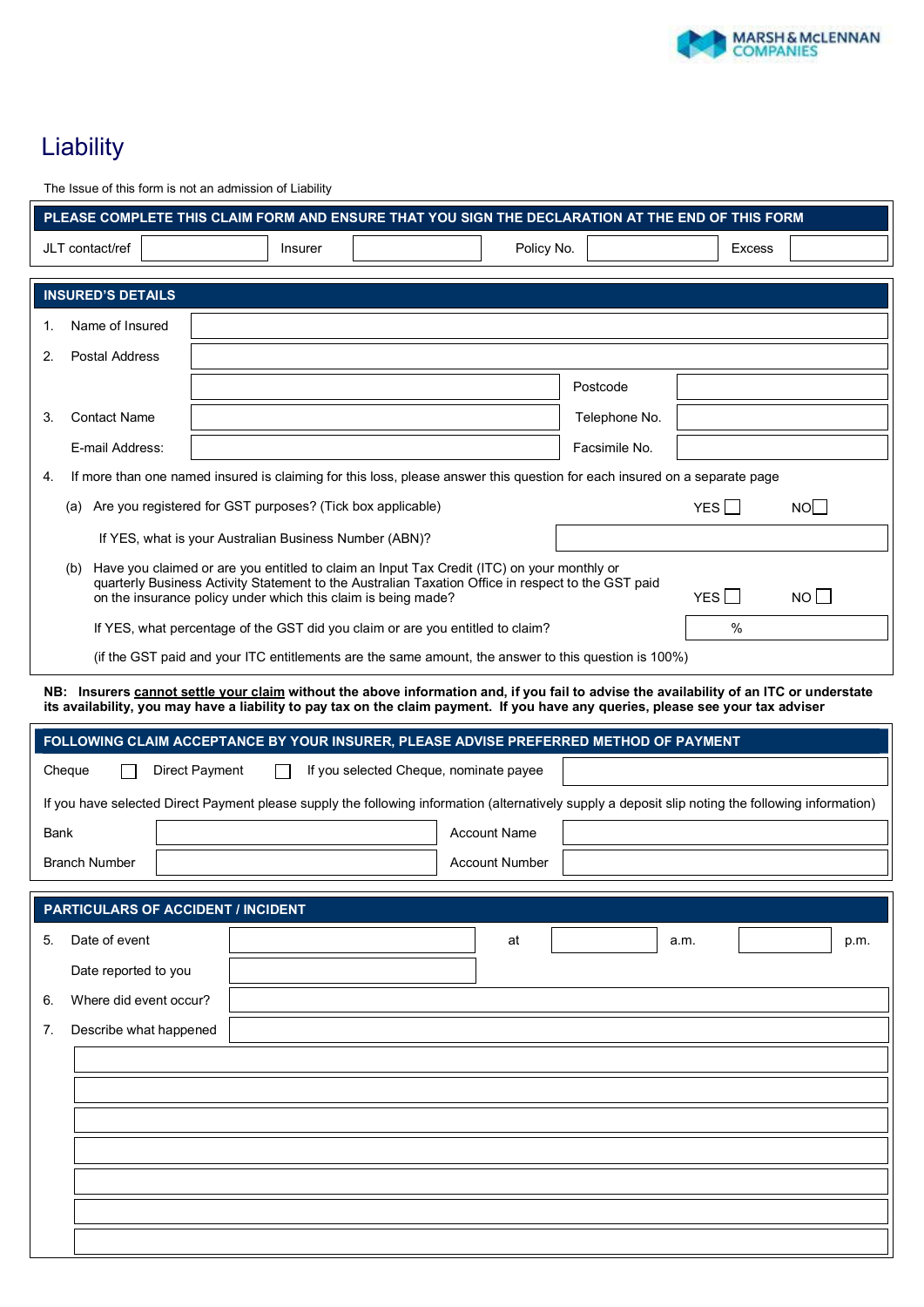

| <b>PARTICULARS OF ACCIDENT / INCIDENT</b>           |                                                          |  |  |  |
|-----------------------------------------------------|----------------------------------------------------------|--|--|--|
|                                                     |                                                          |  |  |  |
|                                                     |                                                          |  |  |  |
| 8.                                                  | Who reported the event to you?                           |  |  |  |
|                                                     | Name                                                     |  |  |  |
|                                                     | Address                                                  |  |  |  |
| 9.                                                  | Name(s) and Permanent Address(es) of witness(es), if any |  |  |  |
|                                                     |                                                          |  |  |  |
|                                                     |                                                          |  |  |  |
| 10. What is your relationship with the Third Party? |                                                          |  |  |  |
|                                                     |                                                          |  |  |  |
|                                                     |                                                          |  |  |  |

| THIRD PARTY DETAILS                      |                                                          |            |    |  |
|------------------------------------------|----------------------------------------------------------|------------|----|--|
| 11. Name of Third Party                  |                                                          |            |    |  |
| 12. Permanent Address                    |                                                          |            |    |  |
| 13. Nature and extent of injuries/damage |                                                          |            |    |  |
|                                          |                                                          |            |    |  |
|                                          |                                                          |            |    |  |
|                                          |                                                          |            |    |  |
|                                          |                                                          |            |    |  |
| 14.<br>a)                                | Have you received any correspondence from Third Parties? | YES $\Box$ | NO |  |
|                                          | If "yes", please enclose them with this form             |            |    |  |
| 15.<br>b)                                | Have you made any admission of liability?                | YES $\Box$ | NO |  |
| Give details                             |                                                          |            |    |  |
|                                          |                                                          |            |    |  |
|                                          |                                                          |            |    |  |
|                                          |                                                          |            |    |  |
|                                          |                                                          |            |    |  |
|                                          |                                                          |            |    |  |
|                                          |                                                          |            |    |  |

## **Please note:**

- 1. Make sure that you give us ALL details about your claim.
- 2. Please send any documentation you have which may assist in our investigations.
- 3. Send us all original quotations and/or original invoices which you have received to repair or replace the damaged property.
- 4. If possible, keep damaged items available as your insurer may wish to inspect them.
- 5. Do not admit liability.
- 6. Contact your Claims Broker should you require assistance.